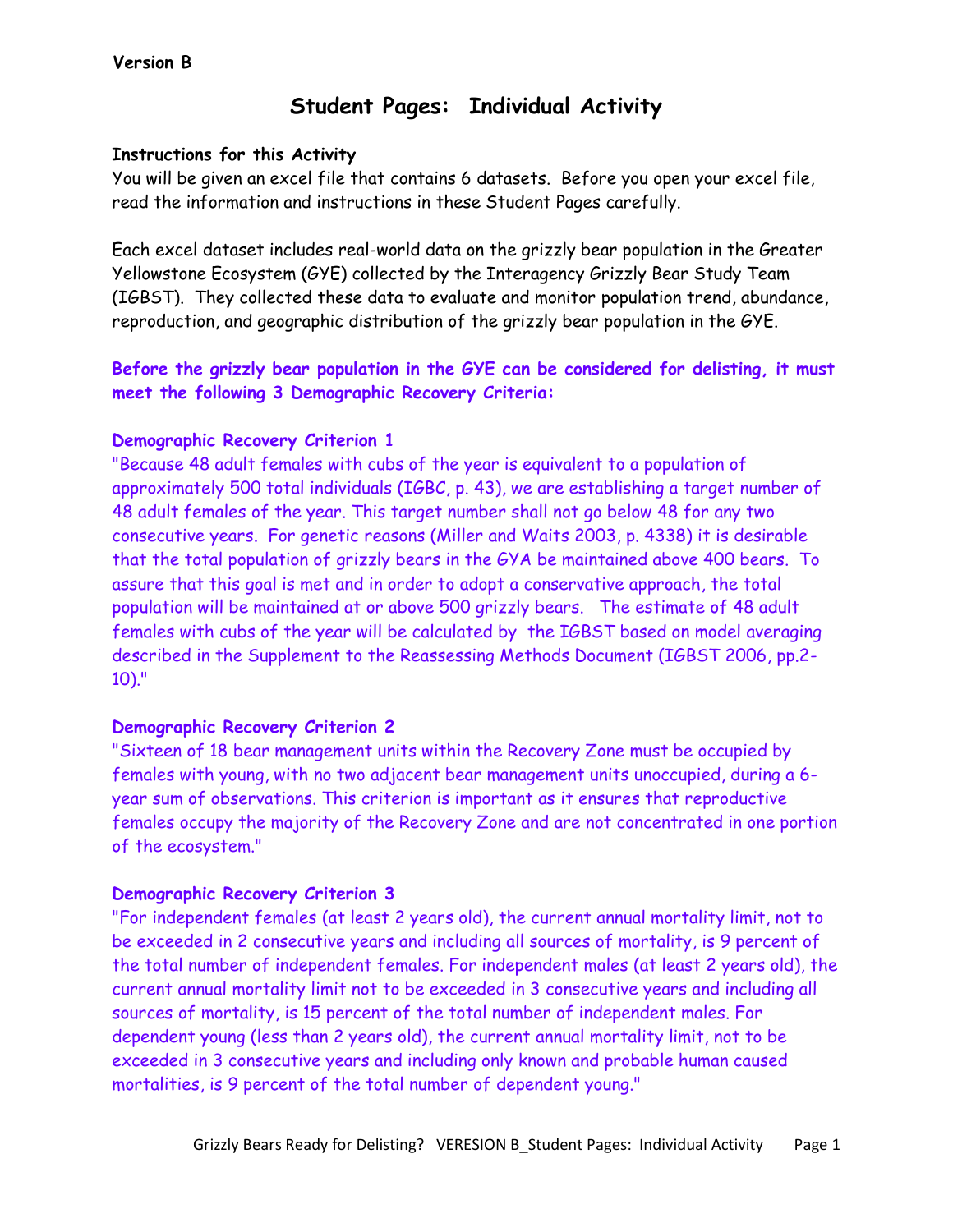**ADDITIONAL INFORMATION ABOUT THE DELISTING PROCESS:** The goal of the Endangered Species Act (ESA) is to recover species back to the point where they no longer need federal protection.

When a species is listed as Threatened or Endangered, management is moved from the state wildlife agencies to the federal US Fish and Wildlife Service. Before any listed species or population can be delisted, the US Fish and Wildlife Service evaluates the following 5 factors:

1. Is there a present or threatened destruction, modification, or curtailment of its habitat or range?

2. Is there overutilization for commercial, recreational, scientific or educational purposes?

- 3. Is there disease or predation?
- 4. Is there inadequacy of existing regulatory mechanisms?

5. Are there other natural or human-caused factors affecting the population's continued existence?

Okay, let's get started! Go ahead and open your excel file entitled "GYE Grizzly Bear Datasets". This excel file includes 6 Datasets.

Each data set has a title, a description of column labels (located at the bottom of each table), and **instructions located in a BLUE BOX**.

## **STEP 1: Demographic Recovery Criterion #1**

 This Demographic Recovery Criterion includes **3 datasets (Dataset 1, Dataset 2, and Dataset 3)**

First, read the short paragraph that describes Recovery Criterion #1 again (it's located a few paragraphs above this paragraph) so you know why you are evaluating these data.

Start with Dataset 1 first. Follow the instructions in the blue box for Dataset 1, located to the right of Dataset 1 in the Excel file.

**Definitions for column headings are provided at the bottom of each table.** For example, the definition of "Cubs of the Year" is this: cubs that were born during the year of observation. So an adult female with cubs of the year will have cubs with her that are between 0-12 months old on the day that she was observed in the wild by a grizzly bear biologist.